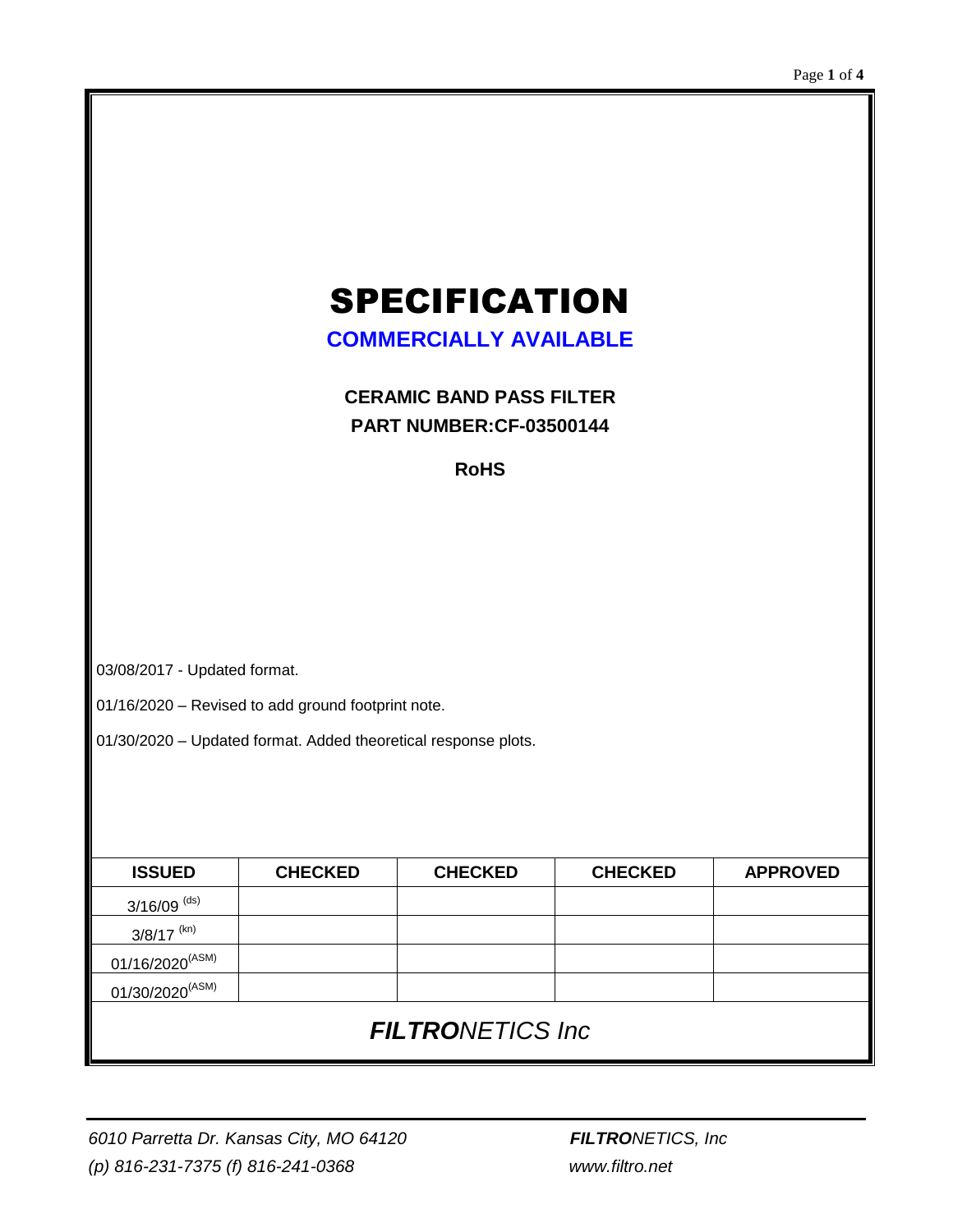## **1. APPLICATION**

THIS SPECIFICATION APPLIES TO BAND PASS FILTER, USING DIELECTRIC RESONATORS.

### **2. PART NUMBER: CF-03500144**

#### **3. SPECIFICATIONS:**

| <b>Parameter</b>             | Unit        | Specification                 |  |
|------------------------------|-------------|-------------------------------|--|
| <b>Center Frequency</b>      | <b>MHz</b>  | 350                           |  |
| Bandwidth                    | <b>MHz</b>  | Fc $\pm$ 7.0 (343 ~ 357MHz)   |  |
| <b>Insertion Loss in BW</b>  | dB          | 3.2 Max.                      |  |
| Ripple in BW                 | dB          | $1.0$ Max.                    |  |
| Return Loss in BW            | dB          | 12 Min.                       |  |
|                              | dB          | 33 Min. @ DC ~ 323MHz         |  |
| Attenuation                  |             | 33 Min. @ $390 \sim 800$ MHz  |  |
| Group Delay Variation        | nSec.       | 8.0 Max. @ $345 \sim 355$ MHz |  |
| <b>Input Power</b>           | Watt        | 1.0 Max.                      |  |
| <b>IN/OUT</b> Impedance      | Ω           | 50                            |  |
| <b>Operating Temp. Range</b> | $^{\circ}C$ | $-40 - +85$                   |  |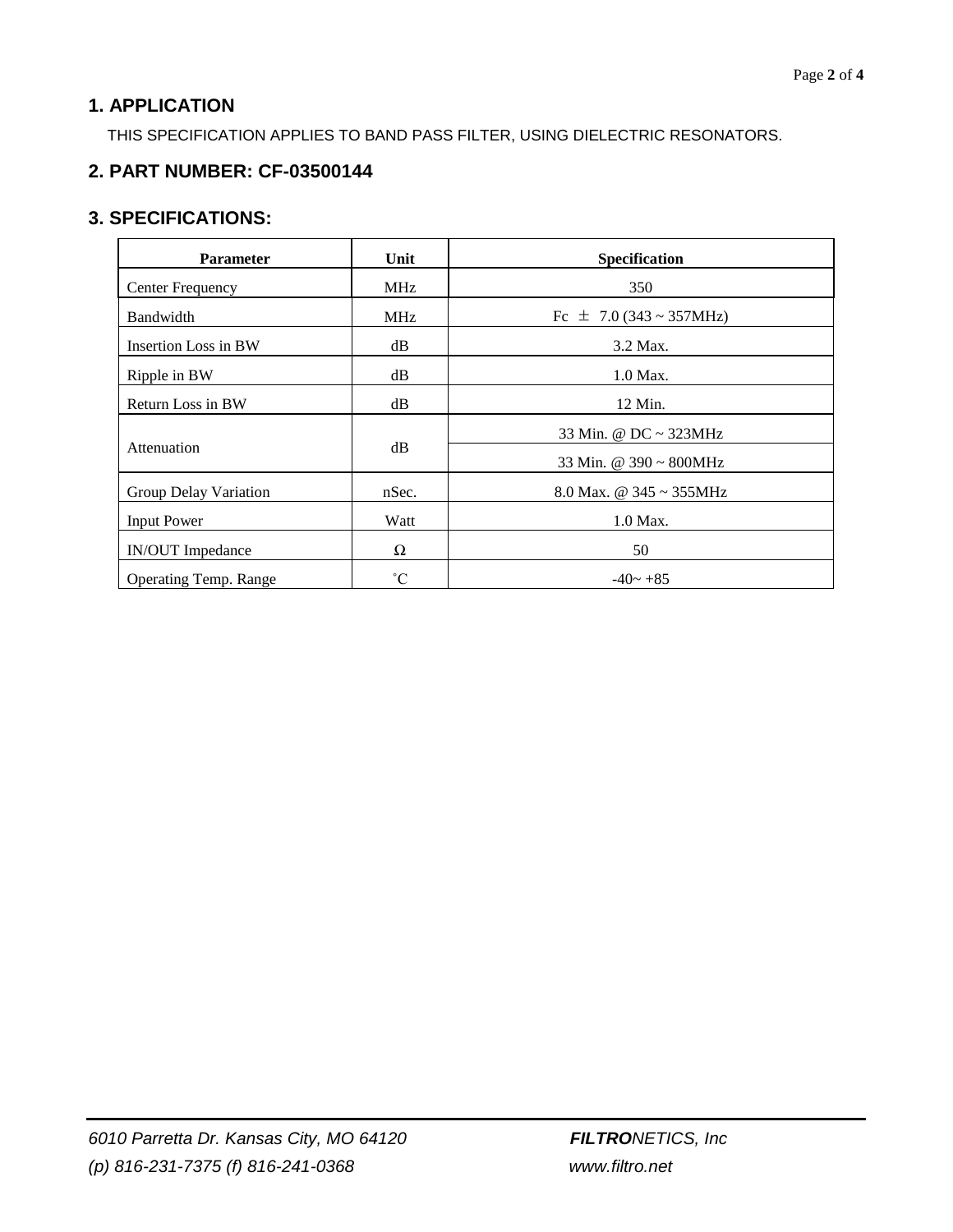#### **4. DIMENSIONS:**



#### **NOTES:**

- **1. Surface mount package**
- **2. Dimensions in millimeters**
- **3. Max reflow temperature 230°C for 10 sec**
- **4. If boards are cleaned after installation units must be completely dried**
- **5. Tolerance unless specified: ± 0.3**
- **6. \*\*\*\* Date code (YYWW)**

NOTE: Ground footprint may be pulled back from the edge within tolerance to meet production needs and better comply with IPC-A-600.